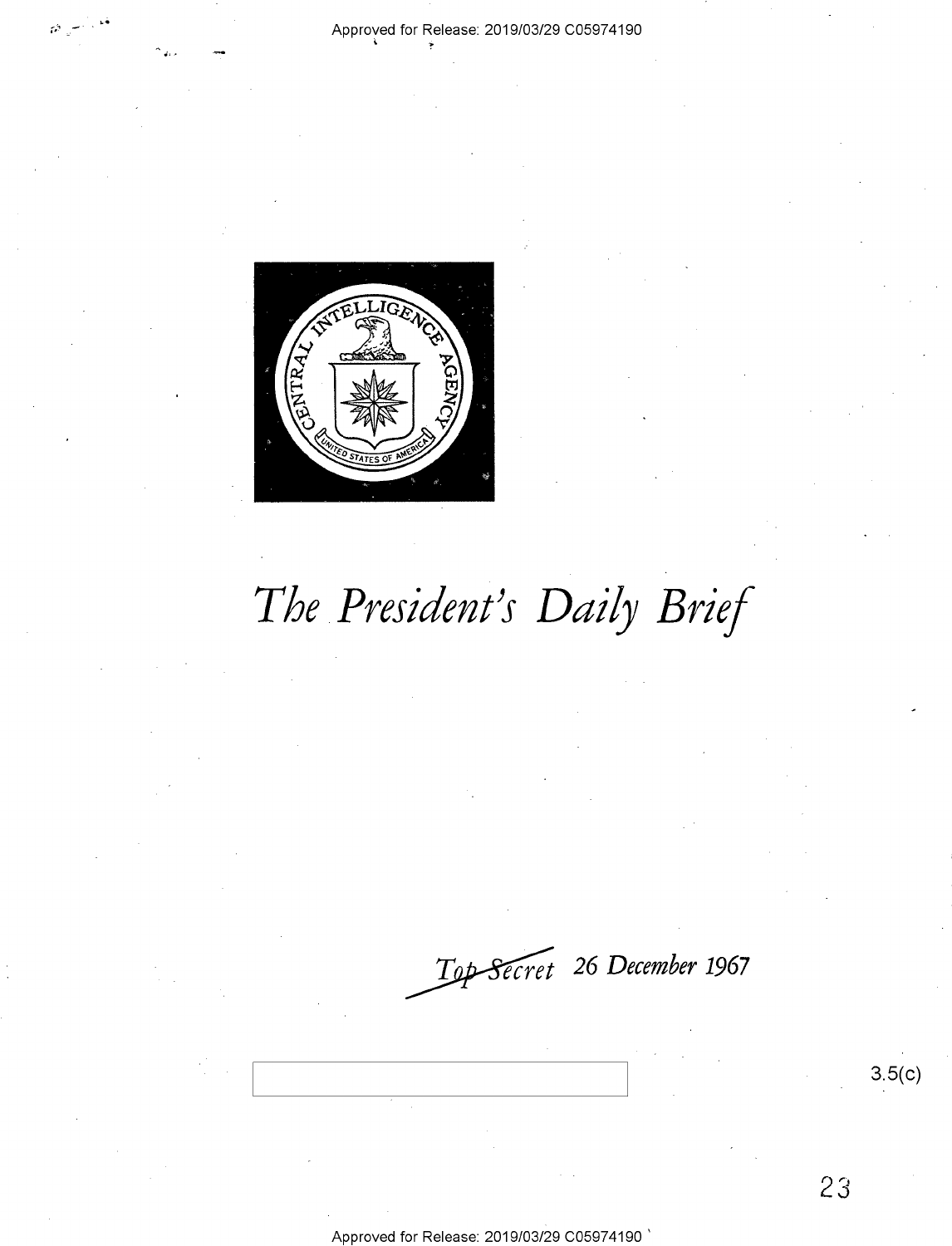~<br>TOP\_SECRET <u>Approved for Release: 2019/03/29</u> C05974190 **\_\_\_\_\_\_\_\_\_\_\_\_\_\_\_\_\_\_\_\_\_\_\_** 

 $3.5(c)$ 

3.3(h)(2)

 $(3.3(h)(2)$ 

3.3(h)(2) 3.3(n)(2*)* 

DAILY BRIEF 26 DECEMBER 1967

1. Laos

Communist forces are keeping up the military pressure. Yesterday they pulled off a hit-and-run raid on a government-held town in the central panhandle, destroying USAID and Air America facilities there. Government forces in the north were also under Communist pressure over the weekend.

## 2. Philippines

 **Marcos** 

on the progress of the continuing drive against the Huks. He got another encouraging report from the constabulary commander who told him of several new<br>victories. The commander, incidental The commander, incidentally, feels the morale of his forces has greatly improved in recent weeks because of Marcos' strong support.

# 3. Communist China

4. Yemen

The Russians may be wondering why they ever let themselves get involved in the Yemeni civil war. Their republican clients continue doing poorly despite all the Soviet help they have been getting.



3.5(c)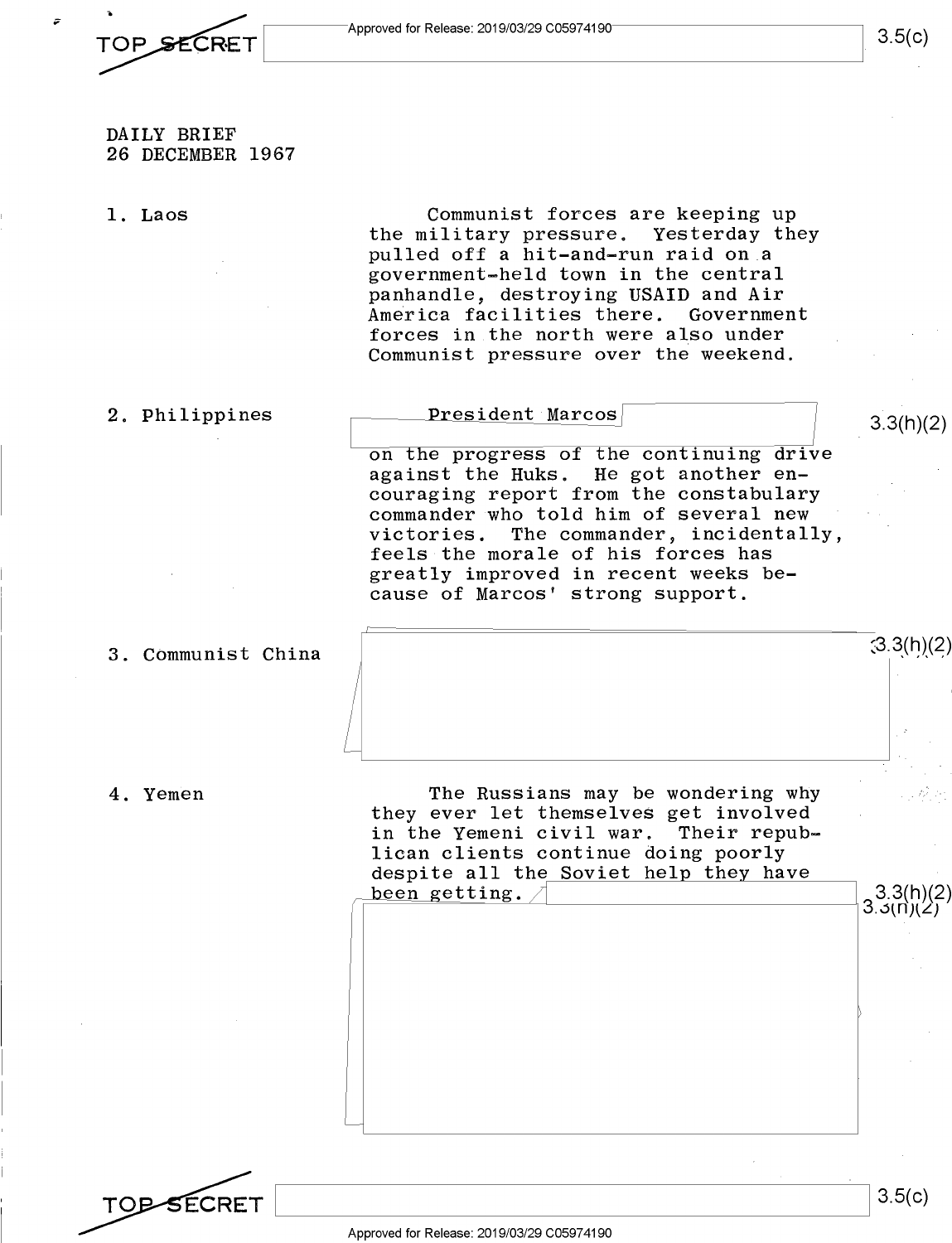5. Egypt

An affable? self-confident Nasir really extended himself when the new British ambassador presented credentials last week. He even agreed "in principle" to the British proposal that the southern end of the canal be unplugged to release the trapped ships. Nasir said he had already ordered his experts "urgently" to find out how'to go about the job,

6. Czechoslovakia

3.3(h)(2)

7. Panama

The Czech party central committee was unable to resolve its business last week and is to reconvene on 3 Janu-<br>ary  $\sim$ The general feeling

in the Czech capital is that an intensive struggle continues on the leadership question and that the outcome is still anyone's guess.

Arnulfo Arias has been formally nominated for president by the most formidable coalition ever assembled in Panama's history. He looks like a sure bet in next May's election--if the voting is relatively free and honest.

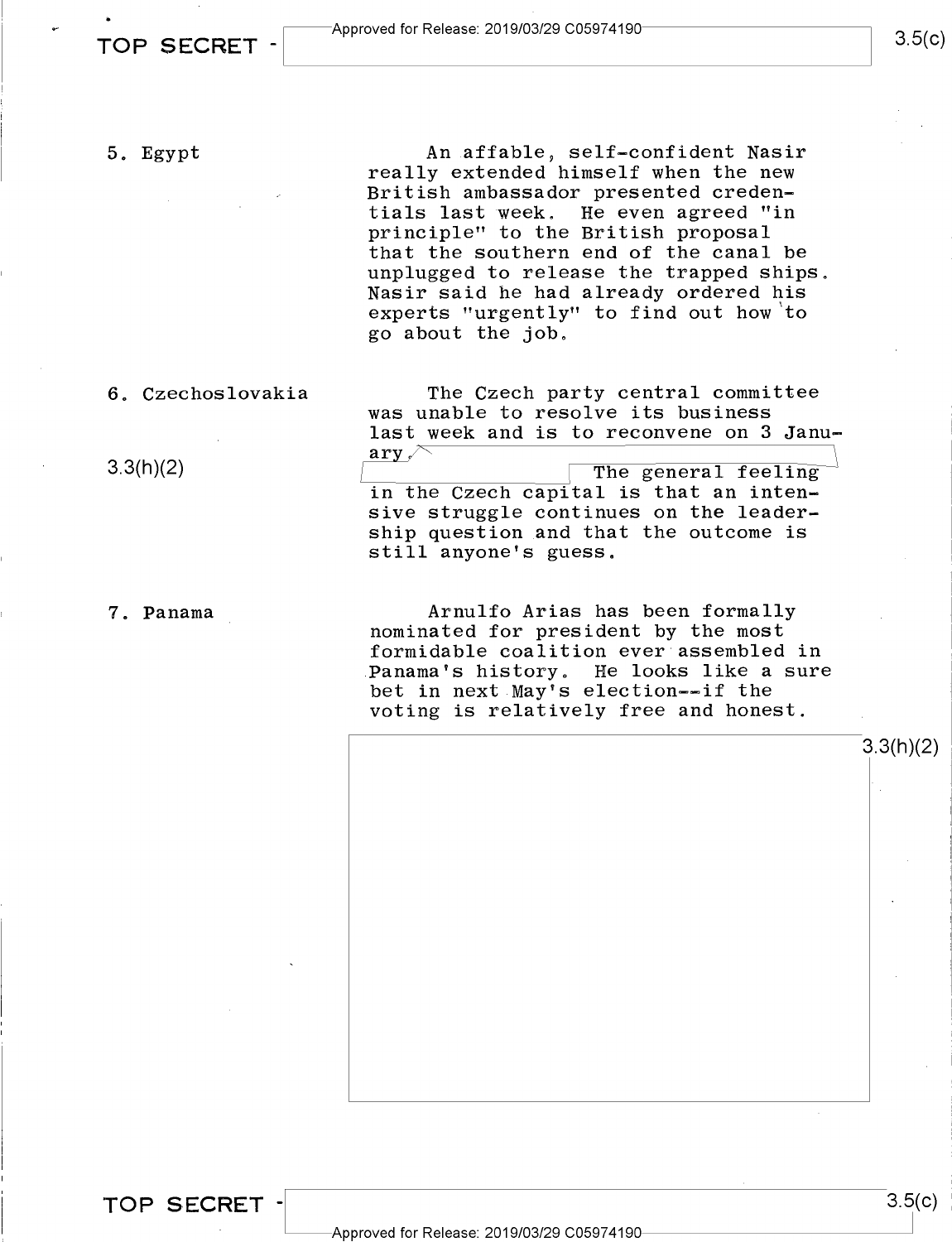# Approved for Release: 2019/03/29 C05974190

 $\overline{1}$ 

Top Secret

l,

Approved for Release: 2019/03/29 C05974190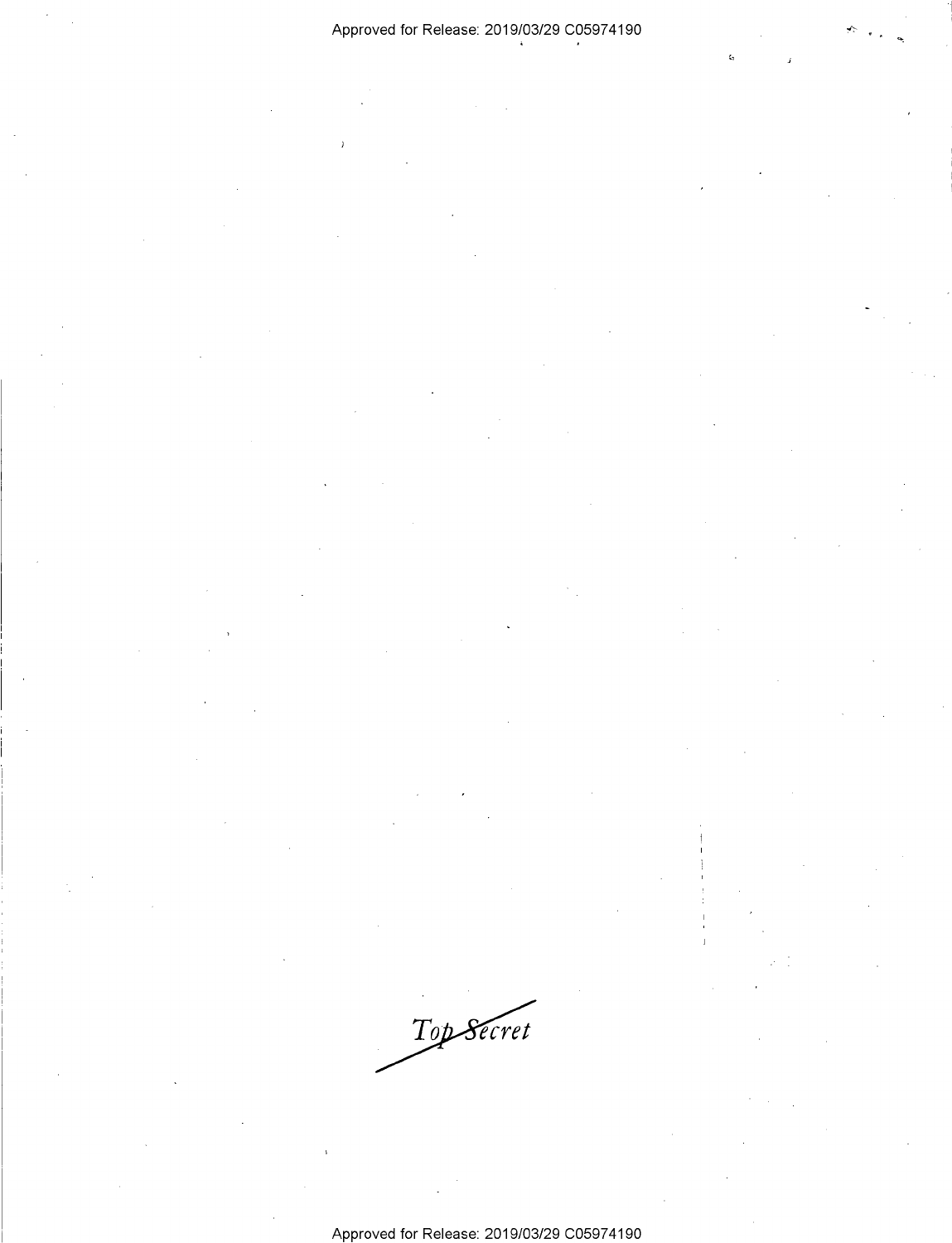



# *FOR THE PRESIDENT'S EYES ONLY*

# Special Daily Report on North Vietnam

**Top Secret** 

26 December 1967

3.5(c)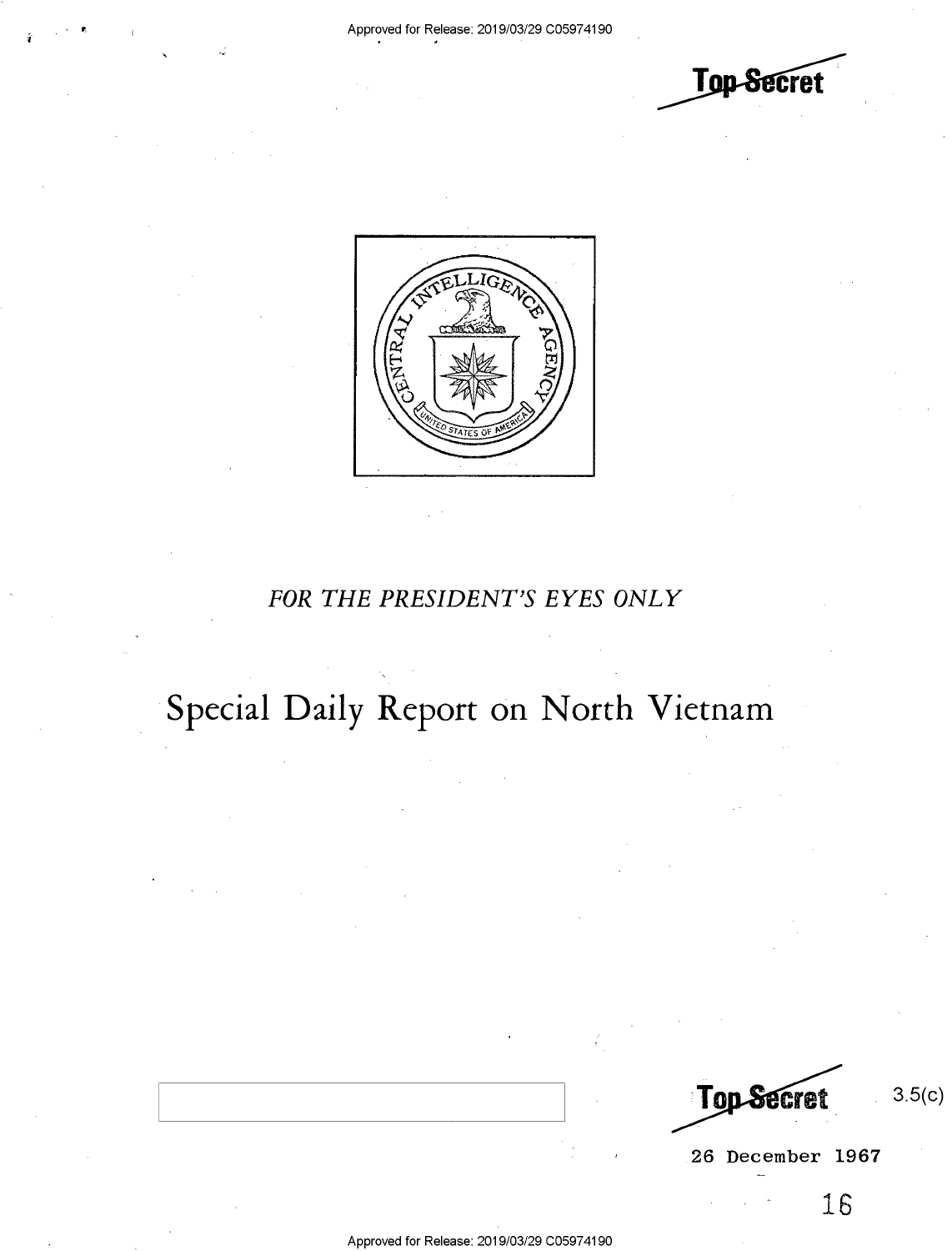**TOP SECRET** 

TOP-SECRET

Special Daily Report on North Vietnam for the President's Eyes Only

## 26 December 1967

# I. NOTES ON THE SITUATION

Hanoi Rejects President Johnson's "Five-Point Plan": The party Daily Nhan Dan charged yesterday that the President's proposal is a "worn-out trick" intended only to prolong the war. The paper went on to reiterate Hanoi's old terms for settlement of the war.

\* \* \*'

Hanoi Says Ho is "Strong and Healthy": The North Vietnamese news agency went out of its way yesterday to try to refute rumors that Ho Chi Minh is seriously ill. It reported that Ho had appeared at a recent mass meeting and that "everyone felt extremely happy to see that their beloved leader is strong and healthy."

Ho himself is quoted telling the crowd that he feels "twenty years younger" than his 77 years. "Our line and policies are correct," he went on, "our entire people are united, and we are enjoying the firm support of friends in the five continents...this is why we will surely win and the US aggressors will surely be defeated." He used Secretary McNamara's resignation as evidence that "the US is being defeated." In concluding what Hanoi called a lengthy address, Ho expressed thanks to the Communist nations for their aid and to "the world people, including the progressive American people who are opposing the US imperialist aggressors and supporting the just fight of the Vietnamese people."

Birthday Greetings to Mao Tse-tung: Hanoi radio reports that today's issue of Nhan Dan carries a front page photo of Ho and Mao shaking hands. Also frontpaged is Ho's standard congratulatory message to Mao.

\* \* \*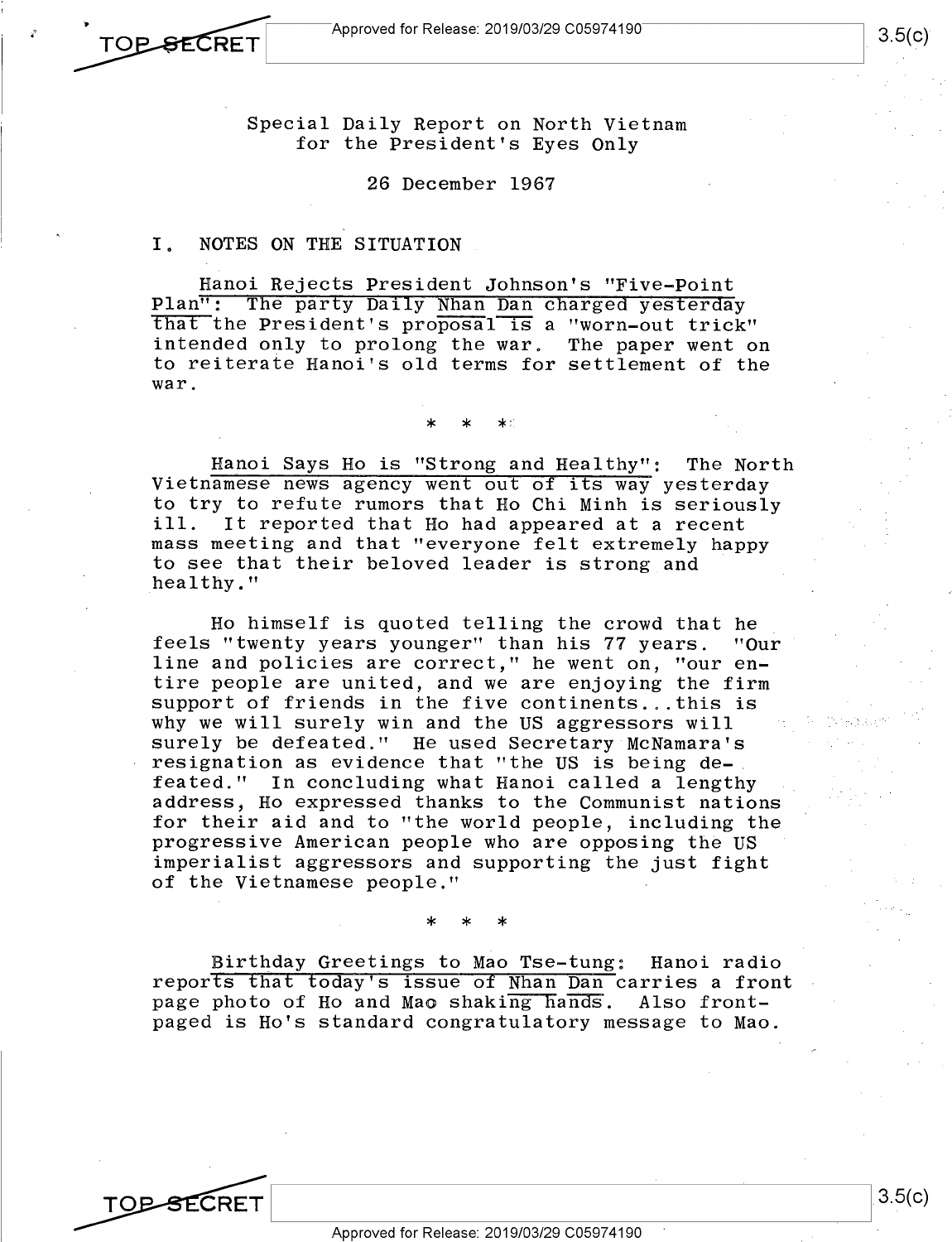Approved for Release: 2019/03/29 C05974190  $3.5(c)$ TOP SECRET  $3.3(h)(2)$ \* \* \*

Draft Dodging in North Vietnam: most young people in North Vietnam yearn for peace. The greatest fear of the young men is being drafted and sent South. They often try to avoid the draft by faking illness when they appear for their pre-induction physicals. the desertion of draftees from the training camps is becoming a real problem for the regime. The deserters usually do not get very far, however, because they are unable to produce their identity cards when accosted by the authorities. [<br>the North Vietna<br>confidence in the party cade ~----~-~--~~-~ the North Vietnamese people have lost confidence in the party cadres because of their many unfulfilled promises. \* \* \* Mail Service in North Vietnam: 3.3(h)(2) 3.3(h)(2) 3.3(h)(2)

**L\_ \_\_\_\_\_ ------------~----~** I mail service has been undependable since the first of this year and has gotten even worse in the past six months. Letters are often lost and the people, who now have no faith in the nostal system. seldom write<br>letters any more. letters any more. citizens have received no mail from overseas since the first of 1967 and do not know whether the letters they have sent abroad have reached their destinations.

\* \* \*

. North Vietnam Continues to Send Students Abroad: A group of some 35 North Vietnamese students was observed earlier this month on a train traveling across Siberia toward Europe. They averaged about 20 years old and were about equally divided between men and women. They were destined for Budapest to study



3.3(h)(2)

3.3(h)(2)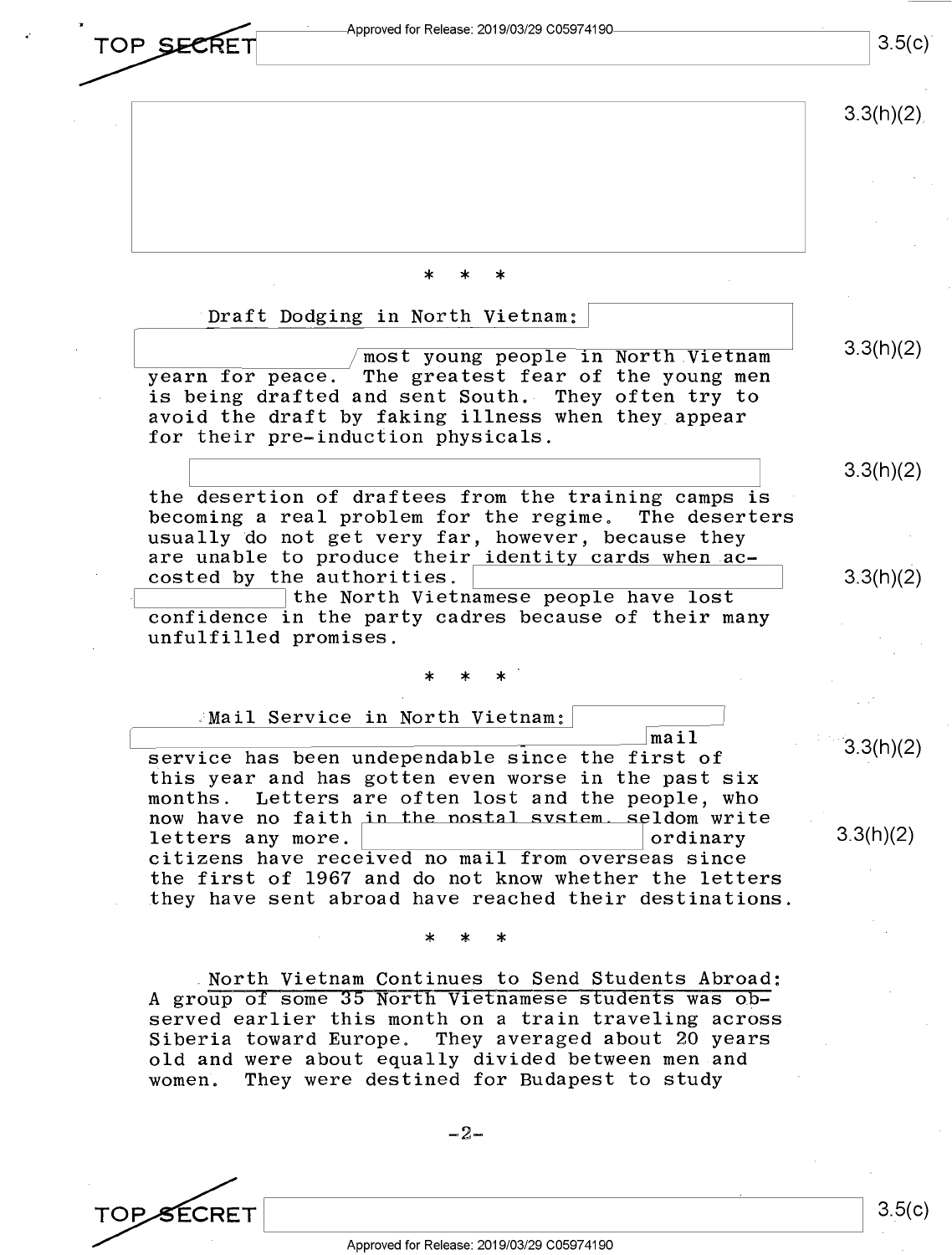

# ,II. NORTH VIETNAMESE REFLECTIONS OF US POLITICAL ATTITUDES ON THE WAR

There is nothing of significance to report today.

-3-